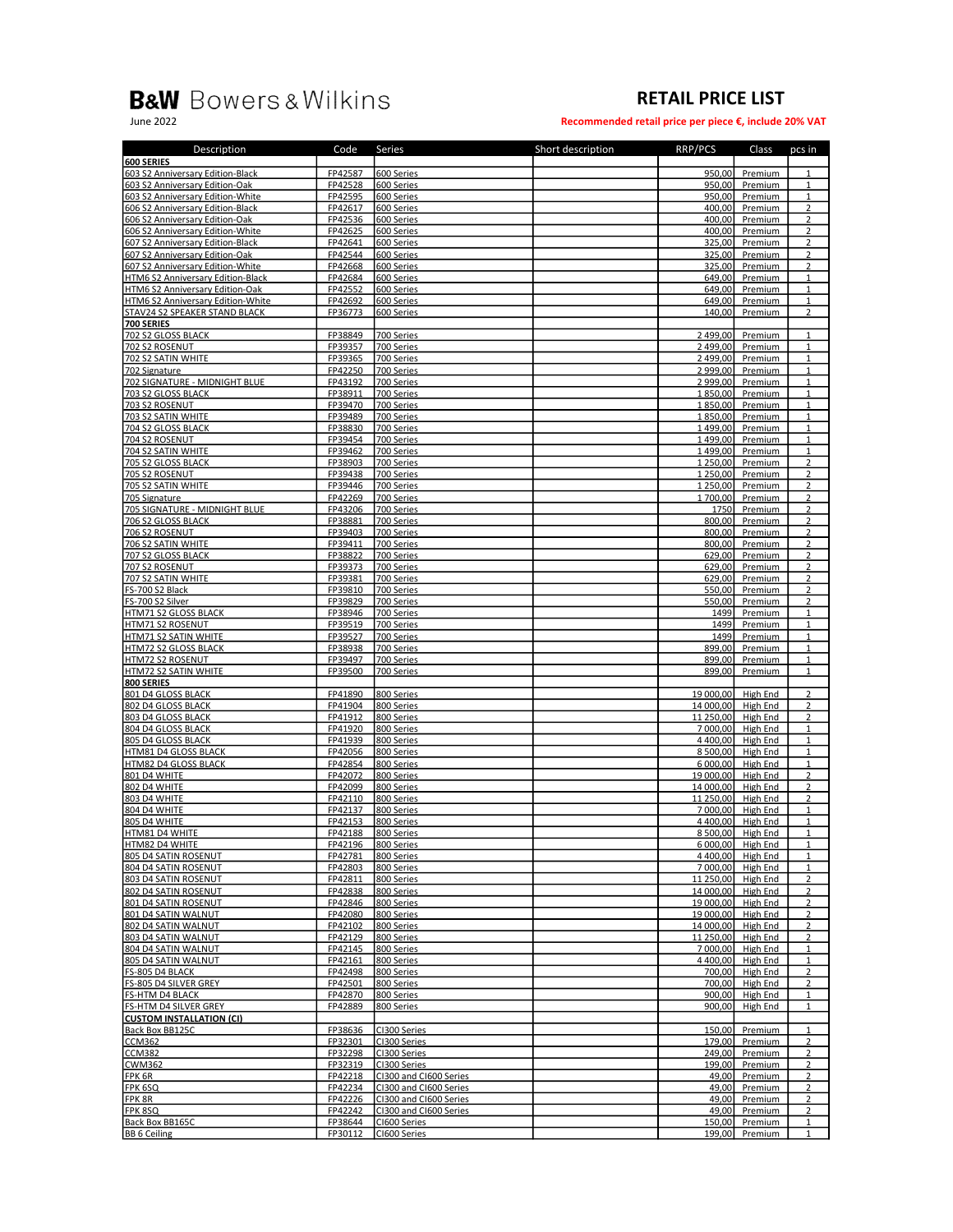| BB 6 Wall                              | FP30120 | CI600 Series                     | 199,00    | Premium  | $\mathbf{1}$   |
|----------------------------------------|---------|----------------------------------|-----------|----------|----------------|
| <b>BB LCR7</b>                         | FP25418 | CI600 Series                     | 329,00    | Premium  | $\mathbf{1}$   |
| BB W6                                  | FP25086 | CI600 Series                     | 179,00    | Premium  | $\mathbf{1}$   |
| <b>CCM632</b>                          | FP37613 | CI600 Series                     | 279,00    | Premium  | $\overline{2}$ |
| <b>CCM662</b>                          | FP29564 | CI600 Series                     | 599,00    | Premium  | $\overline{2}$ |
|                                        |         |                                  |           |          |                |
| <b>CCM663</b>                          | FP29572 | CI600 Series                     | 399,00    | Premium  | $\overline{2}$ |
| CCM663 RD                              | FP37915 | CI600 Series                     | 479,00    | Premium  | $\overline{2}$ |
| CCM663SR                               | FP29602 | CI600 Series                     | 599,00    | Premium  | $\mathbf{1}$   |
| <b>CCM664</b>                          | FP29580 | CI600 Series                     | 349,00    | Premium  | $\overline{2}$ |
|                                        |         |                                  |           |          |                |
| CCM664SR                               | FP29610 | CI600 Series                     | 449,00    | Premium  | $\mathbf{1}$   |
| <b>CCM665</b>                          | FP29599 | CI600 Series                     | 275,00    | Premium  | $\overline{2}$ |
| <b>CCM682</b>                          | FP29629 | CI600 Series                     | 699,00    | Premium  | $\overline{2}$ |
| <b>CCM683</b>                          | FP29637 | CI600 Series                     | 529,00    | Premium  | $\overline{2}$ |
|                                        |         |                                  | 399.00    |          |                |
| <b>CCM684</b>                          | FP29645 | CI600 Series                     |           | Premium  | $\overline{2}$ |
| <b>CWM652</b>                          | FP29653 | CI600 Series                     | 349,00    | Premium  | $\overline{2}$ |
| CWM663                                 | FP29661 | CI600 Series                     | 400,00    | Premium  | 2              |
| <b>CWM664</b>                          | FP29681 | CI600 Series                     | 349,00    | Premium  | 2              |
| Grille Assembly 66 Square              | FP37265 | CI600 Series                     | 33,00     | Premium  | 2              |
|                                        |         |                                  |           |          |                |
| Grille Assembly 68 Square.             | FP37273 | CI600 Series                     | 79,00     | Premium  | $\overline{2}$ |
| PMK <sub>C3</sub>                      | FP38660 | CI600 Series                     | 50,00     | Premium  | 12             |
| PMK <sub>C6</sub>                      | FP25353 | CI600 Series                     | 50,00     | Premium  | 6              |
| PMK <sub>C8</sub>                      | FP25375 | CI600 Series                     | 50,00     | Premium  | 6              |
| PMKW5                                  | FP30104 |                                  | 50,00     |          |                |
|                                        |         | CI600 Series                     |           | Premium  | 10             |
| PMK W6                                 | FP25349 | CI600 Series                     | 50,00     | Premium  | 6              |
| PMK W8                                 | FP25362 | CI600 Series                     | TBA       | Premium  |                |
| PMK Frame CWM 7.3                      | FP29962 | CI700 Series                     | 89,00     | Premium  | 10             |
|                                        | FP29977 | CI700 Series                     | 89,00     |          | 10             |
| PMK Frame CWM 7.4                      |         |                                  |           | Premium  |                |
| PMK Frame CWM 7.5                      | FP29951 | CI700 Series                     | 89,00     | Premium  | 10             |
| PMK CCM7.3-.4-.5                       | FP28986 | CI700 Series S2                  | 50,00     | Premium  | 10             |
| <b>CCM7.3 S2</b>                       | FP41084 | CI700 Series S2                  | 1999,00   | Premium  | $\mathbf{1}$   |
|                                        | FP41114 |                                  |           |          | $1\,$          |
| <b>CCM7.5 S2</b>                       |         | CI700 Series S2                  | 999,00    | Premium  |                |
| CWM 7.3 S2                             | FP41092 | CI700 Series S2                  | 1999,00   | Premium  | $\mathbf 1$    |
| <b>CWM 7.4 S2</b>                      | FP41033 | CI700 Series S2                  | 1 000,00  | Premium  | $\mathbf{1}$   |
| CWM 7.5 S2                             | FP41106 | CI700 Series S2                  | 800,00    | Premium  | $\mathbf{1}$   |
| Back Box CCM8.5                        | FP34983 | Ci 800 Series Diamond            | 750,00    | Premium  | $\mathbf{1}$   |
|                                        |         |                                  |           |          |                |
| Back Box CWM8.3                        | FP33774 | Ci 800 Series Diamond            | 975,00    | Premium  | $\mathbf{1}$   |
| Back Box CWM8.5                        | FP34991 | Ci 800 Series Diamond            | 700.00    | Premium  | $\mathbf{1}$   |
| CCM8.5D                                | FP39322 | Ci 800 Series Diamond            | 2000      | Premium  | $\mathbf{1}$   |
| CWM8.3D                                | FP39349 | Ci 800 Series Diamond            | 3 999,00  | Premium  | $\mathbf{1}$   |
|                                        |         |                                  |           |          |                |
| CWM8.5D                                | FP39330 | Ci 800 Series Diamond            | 2500      | Premium  | $\mathbf{1}$   |
| CDA-16 UK/EC                           | FP42358 | CI Amp                           | 2 000,00  | Premium  | 1              |
| <b>CUSTOM THEATRE SERIES</b>           |         |                                  |           |          |                |
| CT SW10 Black                          | FP27359 | <b>Custom Theatre 700 Series</b> | 999,00    | Premium  | $\mathbf{1}$   |
|                                        |         |                                  |           |          |                |
| CT SW12 Black                          | FP27367 | Custom Theatre 700 Series        | 1 200,00  | Premium  | $\mathbf{1}$   |
| CT SW15 Black                          | FP28158 | Custom Theatre 700 Series        | 1500,00   | Premium  | $\mathbf{1}$   |
| CT7.3 LCRS Black                       | FP27340 | Custom Theatre 700 Series        | 1799,00   | Premium  | $\mathbf{1}$   |
| CT7.4 LCRS Black                       | FP27332 | Custom Theatre 700 Series        | 1 299,00  | Premium  | 1              |
|                                        |         |                                  |           |          |                |
| CT7.5 LCRS Black                       | FP27324 | Custom Theatre 700 Series        | 749,00    | Premium  | $1\,$          |
| <b>CT8 CC Black Painted</b>            | FP22501 | Custom Theatre 800 Series        | 15 500,00 | Premium  | $\mathbf 1$    |
| <b>CT8 LR Black Painted</b>            | FP22485 | Custom Theatre 800 Series        | 16 999,00 | Premium  | $\mathbf{1}$   |
| <b>CT8 SW Passive Black Painted</b>    | FP22549 | Custom Theatre 800 Series        | 4500      | Premium  | $\mathbf{1}$   |
|                                        |         |                                  |           |          |                |
| CT8 XO MK2 Active Crossover 230v EC/UK | FP26859 | Custom Theatre 800 Series        | TBA       | Premium  | $\mathbf{1}$   |
| CT8.2 LCR Black                        | FP28637 | Custom Theatre 800 Series        | 6 000,00  | Premium  | $\mathbf{1}$   |
| CT8.4 LCRS Black                       | FP27057 | Custom Theatre 800 Series        | 4999      | Premium  | $\mathbf{1}$   |
| <b>WIRELESS STREAMING SPEAKERS</b>     |         |                                  |           |          |                |
|                                        |         |                                  |           |          |                |
| Formation Audio UK/EC                  | FP39713 | The Formation Suite              | 749,00    | Premium  | $\overline{4}$ |
| Formation Bar UK/EC                    | FP39837 | The Formation Suite              | 1 249,00  | Premium  | $\mathbf{1}$   |
| Formation Bass UK/EC                   | FP39845 | The Formation Suite              | 1 199,00  | Premium  | $\mathbf{1}$   |
| Formation Duo Black UK/EC              | FP38024 | The Formation Suite              | 2 299,00  | Premium  | $\overline{2}$ |
|                                        |         |                                  |           |          |                |
| Formation Duo White UK/EC              | FP38237 | The Formation Suite              | 2 299,00  | Premium  | 2              |
| Formation Flex Floor Stand             | FP42307 | The Formation Suite              | 100,00    | Premium  | 2              |
| Formation Flex UK/EC                   | FP41343 | The Formation Suite              | 499,00    | Premium  | 4              |
| Formation Flex Wall Bracket            | FP42293 | The Formation Suite              | 44,99     | Premium  | 4              |
| Formation FS Duo Black                 | FP38407 | The Formation Suite              | 449,00    | Premium  | 2              |
|                                        |         |                                  |           |          |                |
| Formation FS Duo Silver                | FP38415 | The Formation Suite              | 449,00    | Premium  | $\overline{2}$ |
| Formation Wedge Black UK/EC            | FP40664 | The Formation Suite              | 999,00    | Premium  | 1              |
| Formation Wedge Silver UK/EC           | FP39764 | The Formation Suite              | 999,00    | Premium  | $\mathbf{1}$   |
| Formation Wedge Wall Bracket           | FP41009 | The Formation Suite              | 99,00     | Premium  | 5              |
| <b>HEADPHONES</b>                      |         |                                  |           |          |                |
|                                        |         |                                  |           |          |                |
| PI3 Headphone - Blue                   | FP41327 | Headphones                       | 199,00    | Standard | 4              |
| PI3 Headphone - Gold                   | FP41335 | Headphones                       | 199,00    | Standard | 4              |
| PI4 Headphone - Gold                   | FP41254 | Headphones                       | 299,00    | Standard | 4              |
| PI4 Headphone - Silver                 | FP41246 | Headphones                       | 299,00    | Standard | 4              |
|                                        |         |                                  |           |          |                |
| PX7 Headphone - Silver                 | FP41297 | Headphones                       | 399,00    | Standard | $\overline{4}$ |
| PX7 Headphone - Space Grey             | FP41289 | Headphones                       | 399,00    | Standard | 4              |
| PX7 Headphone Carbon Edition           | FP42714 | Headphones                       | 399.00    | Standard | 4              |
| PI5 White                              | FP42579 | Headphones                       | 249,00    | Standard | $\overline{4}$ |
|                                        |         |                                  |           |          |                |
| PI5 Charcoal                           | FP42412 | Headphones                       | 249,00    | Standard | 4              |
| PI7 White                              | FP42560 | Headphones                       | 399,00    | Standard | 4              |
| PI7 Charcoal                           | FP42420 | Headphones                       | 399,00    | Standard | 4              |
| PX5 Headphone - Space Grey             | FP41173 | Headphones                       | 299,00    | Standard | $\overline{4}$ |
|                                        |         |                                  |           |          |                |
| <b>OUTDOOR MONITORS</b>                |         |                                  |           |          |                |
| AM-1 Black                             |         |                                  | 399,00    | Premium  | $\overline{2}$ |
|                                        | FP33782 | Architectural Monitor            |           |          |                |
|                                        |         |                                  |           |          |                |
| AM-1 White                             | FP35130 | Architectural Monitor            | 399,00    | Premium  | 2              |
| MINI THEATRE                           |         |                                  |           |          |                |
| FS - M-1 Stand Matte Black             | FP33367 | Mini Theatre                     | 250,00    | Premium  | $\overline{2}$ |
| FS - M-1 Stand Matte White             | FP33421 | Mini Theatre                     | 250,00    | Premium  | $\overline{2}$ |
| M-1 Matte Black                        | FP31046 | Mini Theatre                     | 299,00    | Premium  |                |
|                                        |         |                                  |           |          | 5              |
| M-1 Matte White                        | FP31062 | Mini Theatre                     | 299,00    | Premium  | 5              |
| MARINE (IP66)<br>Marine 6              | FP37923 | Marine                           | 349,00    | Premium  | $\overline{2}$ |